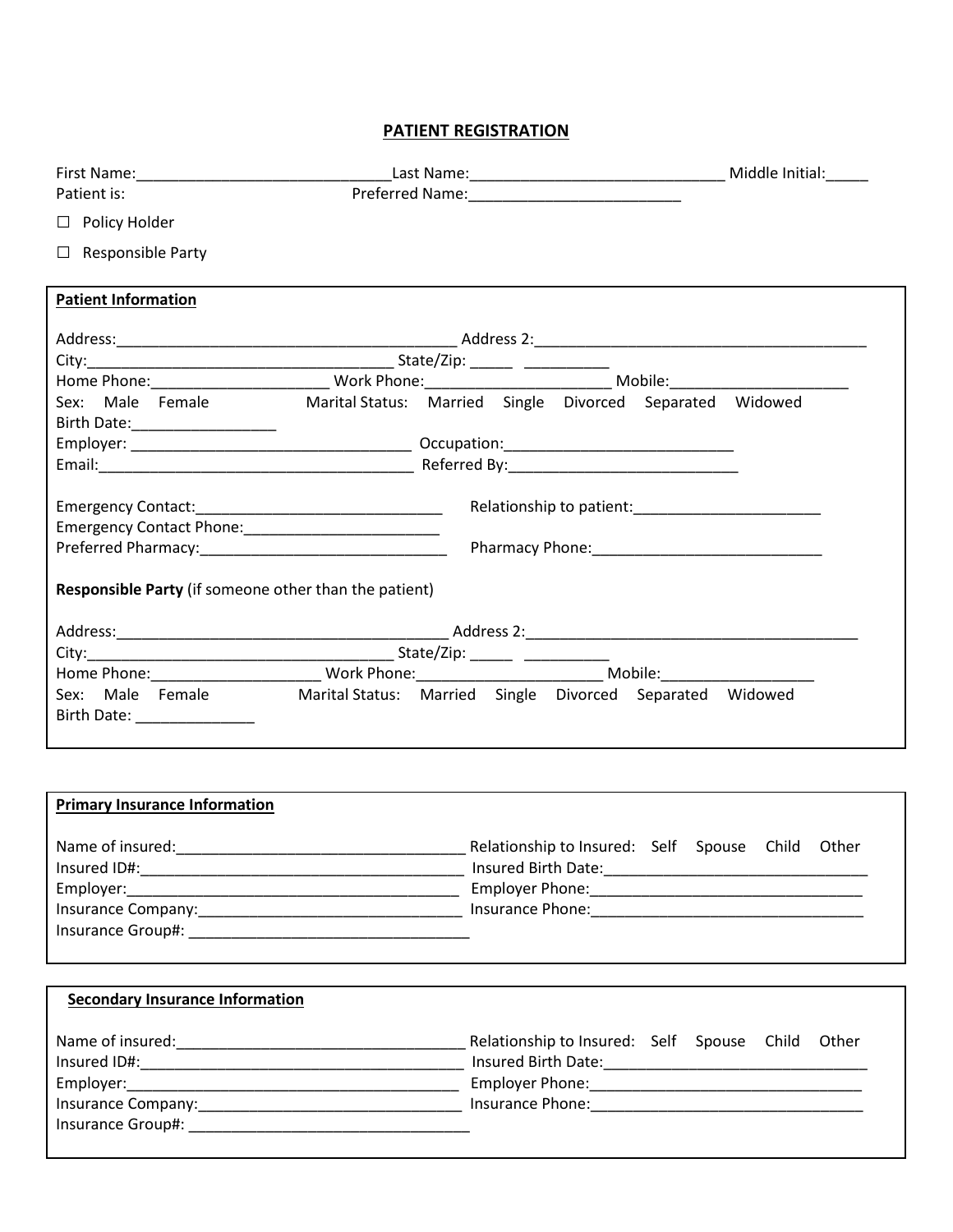#### **MEDICAL HISTORY**

| Patient Name: The contract of the contract of the contract of the contract of the contract of the contract of the contract of the contract of the contract of the contract of the contract of the contract of the contract of<br>Birth Date: The Company of the Company of the Company of the Company of the Company of the Company of the Company of the Company of the Company of the Company of the Company of the Company of the Company of the Company of |            |                                                      |                                 |  |  |
|----------------------------------------------------------------------------------------------------------------------------------------------------------------------------------------------------------------------------------------------------------------------------------------------------------------------------------------------------------------------------------------------------------------------------------------------------------------|------------|------------------------------------------------------|---------------------------------|--|--|
| Although dental personnel primarily treat the area in and around your mouth, your mouth is a part of your entire body. Health problems that you<br>may have, or medication that you may be taking, could have an important interrelationship with the dentistry you will receive. Thank you for<br>answering the following questions.                                                                                                                          |            |                                                      |                                 |  |  |
| Please circle yes or no:                                                                                                                                                                                                                                                                                                                                                                                                                                       |            |                                                      |                                 |  |  |
| 1. Are you under a physician's care now?                                                                                                                                                                                                                                                                                                                                                                                                                       |            | No                                                   |                                 |  |  |
|                                                                                                                                                                                                                                                                                                                                                                                                                                                                |            | Yes                                                  |                                 |  |  |
| 2. Have you ever been hospitalized/major operation in last 5 yrs.?                                                                                                                                                                                                                                                                                                                                                                                             | <b>Yes</b> | No l                                                 |                                 |  |  |
| 3. Are you taking any medications, pills, or drugs?                                                                                                                                                                                                                                                                                                                                                                                                            | Yes        | No.                                                  |                                 |  |  |
| 4. Have you ever premedicated with                                                                                                                                                                                                                                                                                                                                                                                                                             |            |                                                      |                                 |  |  |
| an antibiotic for dental treatment?                                                                                                                                                                                                                                                                                                                                                                                                                            |            | No                                                   |                                 |  |  |
| 5. Have you ever taken Fosamax, Boniva, Actonel or any                                                                                                                                                                                                                                                                                                                                                                                                         |            |                                                      |                                 |  |  |
| other medications containing bisphosphonates?                                                                                                                                                                                                                                                                                                                                                                                                                  |            | No                                                   |                                 |  |  |
| 6. Are you taking a blood thinner?                                                                                                                                                                                                                                                                                                                                                                                                                             |            | No                                                   |                                 |  |  |
| 7. Do you use tobacco?                                                                                                                                                                                                                                                                                                                                                                                                                                         | Yes        | No                                                   |                                 |  |  |
| Women: Are you:                                                                                                                                                                                                                                                                                                                                                                                                                                                |            |                                                      |                                 |  |  |
| Pregnant/trying to get pregnant?<br>Yes<br>No                                                                                                                                                                                                                                                                                                                                                                                                                  | Men:       |                                                      | Have you taken Viagra, Revatio, |  |  |
| Taking oral contraceptives?<br>No<br>Yes                                                                                                                                                                                                                                                                                                                                                                                                                       |            | Cialis or Levitra in the last 24 hours?<br>No<br>Yes |                                 |  |  |
| Nursing?<br>Yes<br>No                                                                                                                                                                                                                                                                                                                                                                                                                                          |            |                                                      |                                 |  |  |
|                                                                                                                                                                                                                                                                                                                                                                                                                                                                |            |                                                      |                                 |  |  |
| A second of the set of a construction of all contained. As the second set of a link of a second $\Lambda$                                                                                                                                                                                                                                                                                                                                                      |            |                                                      |                                 |  |  |

Are you allergic to any of the following? (please circle all that apply)

|  |  | Aspirin Penicillin Codeine Local Anesthetics Acrylic Metal Latex Sulfa Drugs Other |  |  |  |  |  |
|--|--|------------------------------------------------------------------------------------|--|--|--|--|--|
|--|--|------------------------------------------------------------------------------------|--|--|--|--|--|

If any apply, please explain:\_\_\_\_\_\_\_\_\_\_\_\_\_\_\_\_\_\_\_\_\_\_\_\_\_\_\_\_\_\_\_\_\_\_\_\_\_\_\_\_\_\_\_\_\_\_\_\_\_\_\_\_\_\_\_\_\_\_\_\_\_\_\_\_\_\_\_\_\_\_\_\_\_

| Do you have, or have you had, any of the following?                       |                           |                                  |                         |  |
|---------------------------------------------------------------------------|---------------------------|----------------------------------|-------------------------|--|
| <b>Artificial Heart Valve</b>                                             | Anaphylaxis               | <b>Fainting Spells/Dizziness</b> | <b>Mental Disorders</b> |  |
| <b>Heart Attack/Failure</b>                                               | Asthma                    | Liver Disease                    | Alcohol Addiction       |  |
| <b>Heart Murmur</b>                                                       | Hay Fever                 | Hepatitis A                      | Drug Addiction          |  |
| Heart Pacemaker                                                           | Sinus Trouble             | Hepatitis B or C                 | Anxiety                 |  |
| <b>Heart Trouble/Disease</b>                                              | <b>Tuberculosis</b>       | Kidney Problems                  | Depression              |  |
| High Blood Pressure                                                       | <b>Blood Disease</b>      | <b>Renal Dialysis</b>            | Cold Sores/Herpes       |  |
| Mitral Valve Prolapse                                                     | Anemia                    | Stomach/Intestinal Disease       | Tumors or Growths       |  |
| Arthritis/Gout                                                            | Diabetes Type I or II     | Acid Reflux                      | Ulcer                   |  |
| Artificial Joint                                                          | <b>Excessive Bleeding</b> | <b>Bulimia</b>                   | AIDS/HIV Positive       |  |
| Osteoporosis                                                              | Stroke                    | Cancer                           | <b>Venereal Disease</b> |  |
| Lung Disease                                                              | Alzheimer's Disease       | Chemotherapy                     | Glaucoma                |  |
| Emphysema                                                                 | Epilepsy or Seizures      | <b>Radiation Treatments</b>      | <b>Thyroid Disease</b>  |  |
|                                                                           |                           |                                  |                         |  |
| Have you had any serious illness not listed above? If so, please explain: |                           |                                  |                         |  |

Comments:\_\_\_\_\_\_\_\_\_\_\_\_\_\_\_\_\_\_\_\_\_\_\_\_\_\_\_\_\_\_\_\_\_\_\_\_\_\_\_\_\_\_\_\_\_\_\_\_\_\_\_\_\_\_\_\_\_\_\_\_\_\_\_\_\_\_\_\_\_\_\_\_\_\_\_\_\_\_\_\_\_\_\_\_\_\_\_\_\_\_\_\_\_\_\_\_\_\_\_\_\_\_\_\_\_\_\_\_\_\_\_

To the best of my knowledge, the questions on this form have been accurately answered. I understand that by providing incorrect information can be dangerous to my (or patient's) health. It is my responsibility to inform the dental office of any changes in medical status.

\_\_\_\_\_\_\_\_\_\_\_\_\_\_\_\_\_\_\_\_\_\_\_\_\_\_\_\_\_\_\_\_\_\_\_\_\_\_\_\_\_\_\_\_\_\_\_\_\_\_\_\_\_\_\_\_\_\_\_\_\_\_\_\_\_\_\_\_\_\_\_\_\_\_\_\_\_\_\_\_\_\_\_\_\_\_\_\_\_\_\_\_\_\_\_\_\_\_\_\_\_\_\_\_\_\_\_\_\_\_\_\_\_\_\_\_\_\_\_\_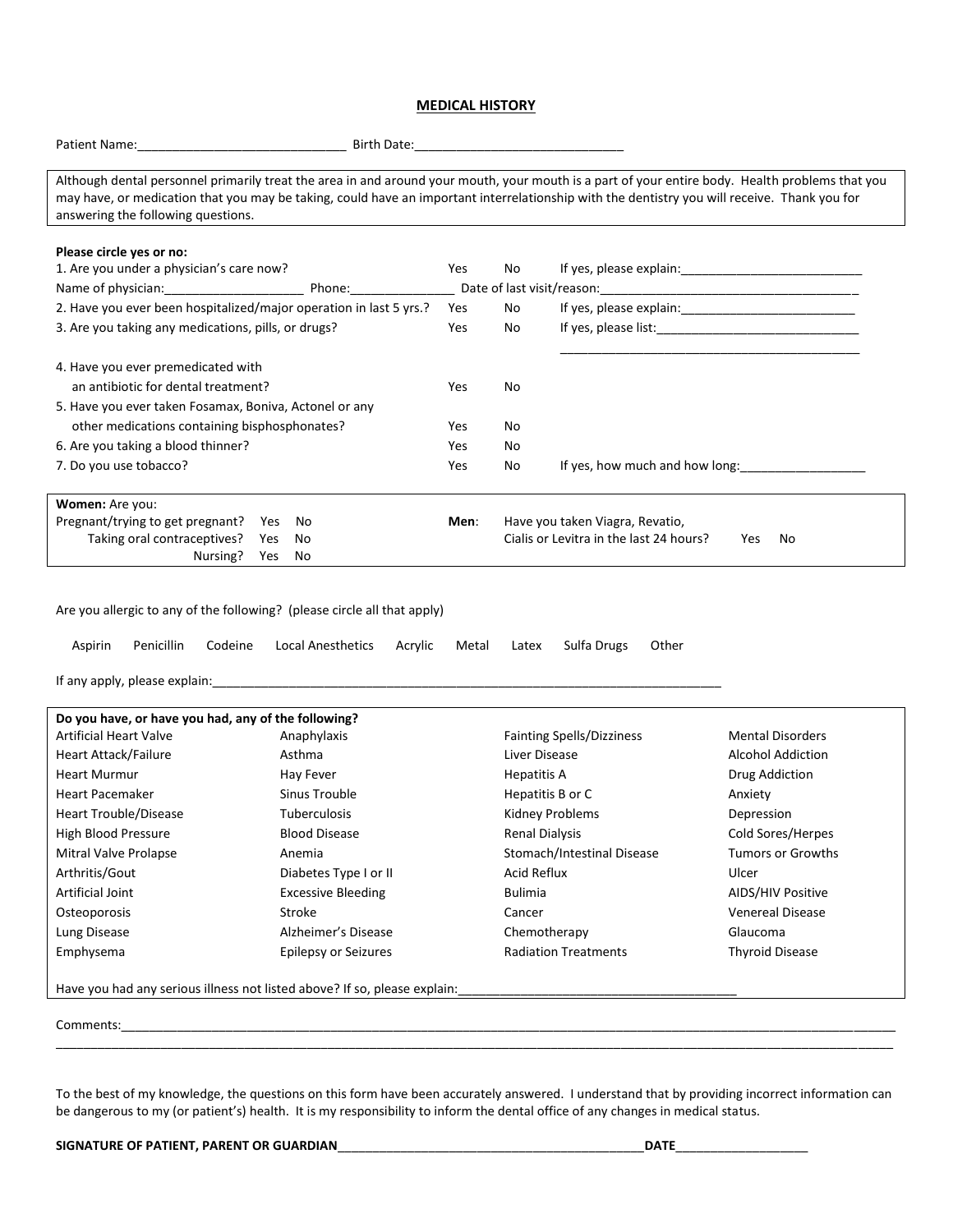#### **DENTAL HISTORY**

|    | Dental History:                                                      |     |    |
|----|----------------------------------------------------------------------|-----|----|
| 1. | Do your gums bleed while brushing or flossing?                       | Yes | No |
| 2. | Are your teeth sensitive to hot or cold liquids/foods?               | Yes | No |
| 3. | Are your teeth sensitive to sweet or sour liquids/foods?             | Yes | No |
| 4. | Do you feel pain to any of your teeth?                               | Yes | No |
| 5. | Do you have any sores or lumps in or near your mouth?                | Yes | No |
| 6. | Have you had any head, neck or jaw injuries?                         | Yes | No |
|    |                                                                      |     |    |
| 7. | Have you ever experienced any of the following problems in your jaw? |     |    |
|    | Clicking                                                             | Yes | No |
|    | Pain (joint, ear, side of face)                                      | Yes | No |
|    | Difficulty in opening or closing                                     | Yes | No |
|    | Difficulty in chewing                                                | Yes | No |
| 8. | Do you have frequent headaches?                                      | Yes | No |
| 9. | Do you clench or grind your teeth?                                   | Yes | No |
|    | Do you wear a protective mouth guard?                                | Yes | No |
|    | 10. Do you bite your lips or cheeks frequently?                      | Yes | No |
|    | 11. Have you ever had any difficult extractions in the past?         | Yes | No |
|    | 12. Have you ever had prolonged bleeding after extractions?          | Yes | No |
|    | 13. Have you had any orthodontic treatment?                          | Yes | No |
|    | 14. Do you wear dentures or partials?                                | Yes | No |
|    |                                                                      |     |    |

Homecare and Nutrition:

- 1. How often do you brush? \_\_\_\_\_\_\_\_\_\_\_\_\_\_\_\_\_\_\_\_\_\_\_\_\_\_\_\_\_\_\_\_\_\_\_\_\_\_\_\_\_\_\_\_\_\_\_\_\_\_\_\_\_\_\_\_\_\_
- 2. How often do you floss or clean between the teeth? \_\_\_\_\_\_\_\_\_\_\_\_\_\_\_\_\_\_\_\_\_\_\_\_\_\_\_\_\_\_\_\_\_\_\_\_
- 3. Specify any other products used for oral care: \_\_\_\_\_\_\_\_\_\_\_\_\_\_\_\_\_\_\_\_\_\_\_\_\_\_\_\_\_\_\_\_\_\_\_\_\_\_\_\_\_\_
- 4. How often do you eat snacks during the day? \_\_\_\_\_\_\_\_\_\_\_\_\_\_\_\_\_\_\_\_\_\_\_\_\_\_\_\_\_\_\_\_\_\_\_\_\_\_\_\_\_\_
- 5. How often do you drink soda or other soft drinks/sports drinks? \_\_\_\_\_\_\_\_\_\_\_\_\_\_\_\_\_\_\_\_\_\_\_\_\_\_\_

Please list any questions related to your teeth or oral healthcare that you would like to discuss with us:

\_\_\_\_\_\_\_\_\_\_\_\_\_\_\_\_\_\_\_\_\_\_\_\_\_\_\_\_\_\_\_\_\_\_\_\_\_\_\_\_\_\_\_\_\_\_\_\_\_\_\_\_\_\_\_\_\_\_\_\_\_\_\_\_\_\_\_\_\_\_\_\_\_\_\_\_\_\_\_\_\_\_\_\_\_\_ \_\_\_\_\_\_\_\_\_\_\_\_\_\_\_\_\_\_\_\_\_\_\_\_\_\_\_\_\_\_\_\_\_\_\_\_\_\_\_\_\_\_\_\_\_\_\_\_\_\_\_\_\_\_\_\_\_\_\_\_\_\_\_\_\_\_\_\_\_\_\_\_\_\_\_\_\_\_\_\_\_\_\_\_\_\_ \_\_\_\_\_\_\_\_\_\_\_\_\_\_\_\_\_\_\_\_\_\_\_\_\_\_\_\_\_\_\_\_\_\_\_\_\_\_\_\_\_\_\_\_\_\_\_\_\_\_\_\_\_\_\_\_\_\_\_\_\_\_\_\_\_\_\_\_\_\_\_\_\_\_\_\_\_\_\_\_\_\_\_\_\_\_

To the best of my knowledge, the questions on this form have been accurately answered. I understand that by providing incorrect information can be dangerous to my (or patient's) health. It is my responsibility to inform the dental office of any changes in medical status.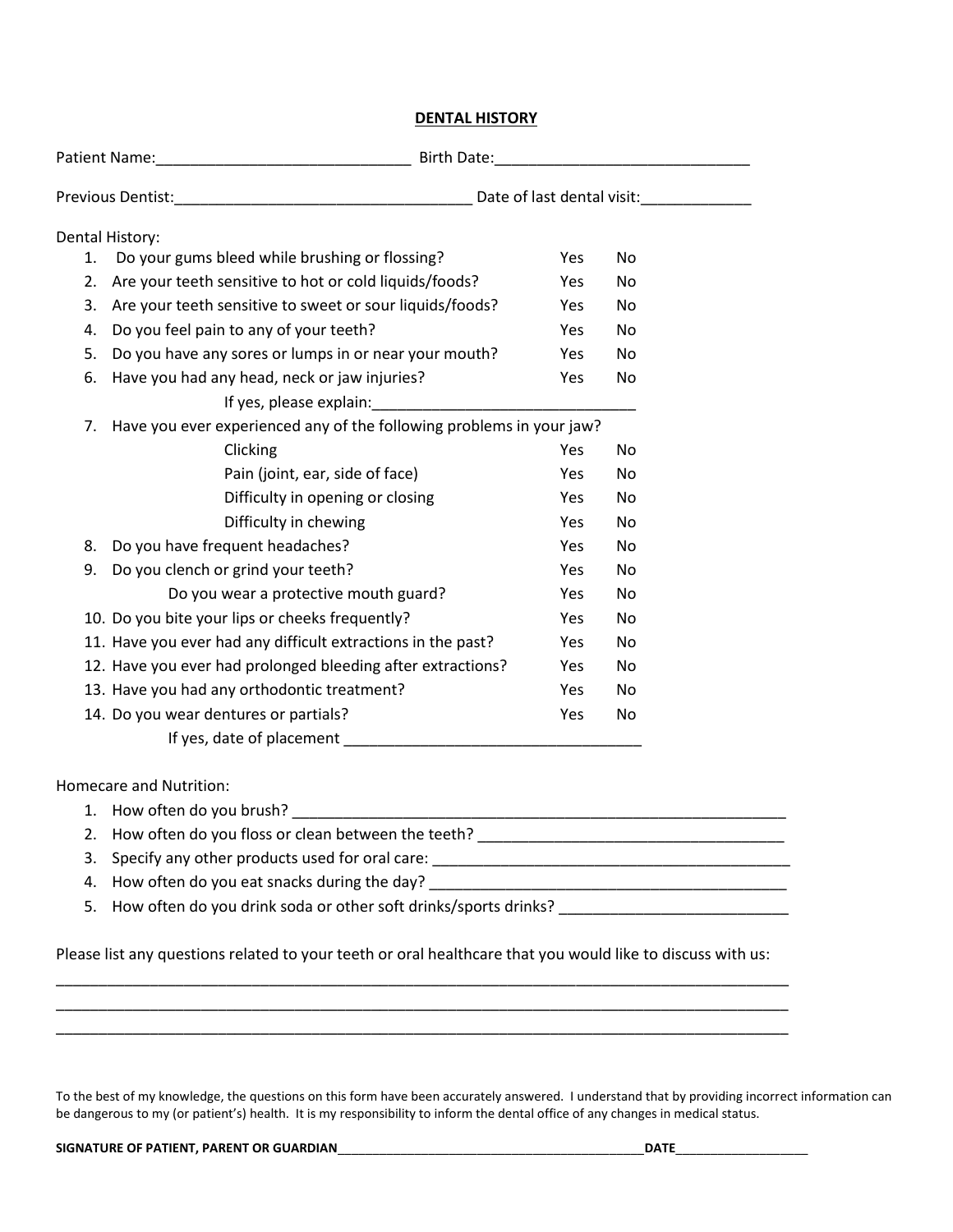#### **NOTICE OF PRIVACY PRACTICES**

THIS NOTICE DESCRIBES HOW MEDICAL INFORMATION ABOUT YOU MAY BE USED AND DISCLOSED AND HOW YOU CAN GET ACCESS TO THIS INFORMATION. PLEASE REVIEW IT CAREFULLY.

The Health Insurance Portability & Accountability Act of 1996 ("HIPAA") is a federal program that requires all medical records and other individually identifiable health information used or disclosed by us in any form, whether electronically, on paper, or orally, are kept properly confidential. This Act gives you, the patient, significant new rights to understand and control how your health information is used. HIPAA provides penalties for covered entities that misuse personal health information. As required by HIPAA, we have prepared this explanation of how we are required to maintain the privacy of your health information and how we may use and disclose your health information. If you sign a Consent Form, we may use and disclose your medical records only for each of the following purposes: treatment, payment and healthcare operations.

Treatment means providing, coordinating, or managing healthcare and related services by one or more healthcare providers. An example of this would include teeth cleaning services. Payment means such activities as obtaining reimbursement for services, confirming coverage, billing or collection activities, and utilization review. An example of this would be sending a bill for your visit to your insurance company for payment. Healthcare operations include the business aspects of running our practice, such as conducting quality assessment and improvement activities, auditing functions, cost management analysis, and customer service. An example would be an internal quality assessment review.

We may also create and distribute de-identified health information by removing all references to individually identifiable information. We may, without prior consent, use or disclose protected health information to carry out treatment, payment, or healthcare operations in the following circumstances:

In emergency treatment situations, if we attempt to obtain such consent as soon as reasonably practicable after the delivery of such treatment; If we are required by law to treat you, and we attempt to obtain such consent but are unable to contain such consent; or If we attempt to obtain your consent but are unable to do so due to substantial barriers to communicating with you, and we determine that, in our professional judgment, your consent to receive treatment is clearly inferred from the circumstances.

We may contact you to provide appointment reminders or information about treatment alternatives or other health-related benefits and services that may be of interest to you. Any other uses and disclosures will be made only with your written authorization. You may revoke such authorization in writing and we are required to honor and abide by that written request, except to the extent that we have already taken actions relying on your authorization.

You have the following rights with respect to your protected health information, which you can exercise by presenting a written request to the Privacy Officer:

The right to request restrictions on certain uses and disclosures of protected health information, including those related to disclosures to family members, other relatives, close personal friends, or any other person identified by you. We are, however, not required to agree to a requested restriction. If we do agree to a restriction, we must abide by it unless you agree in writing to remove it. The right to reasonable requests to receive confidential communications of protected health information from us by alternative means or at alternative locations. The right to inspect and copy your protected health information. The right to amend your protected health information. The right to receive an accounting of disclosures of protected health information. The right to obtain a paper copy of this notice from us upon request.

We are required by law to maintain the privacy of your protected health information and to provide you with notice of our legal duties and privacy practices with respect to protected health information. This notice is effective as of October 17, 2002 and we are required to abide by the terms of the Notice of Privacy Practices currently in effect. We reserve the right to change the terms of our Notice of Privacy Practices and to make the new notice provisions effective for all protected health information that we maintain. We will post and you may request a written copy of a revised Notice of Privacy Practices from this office. You have recourse if you feel that your privacy protections have been violated. You have the right to file a formal, written complaint with us at the address below, or with the Department of Health & Human Services, Office of Civil Rights, about violations of the provisions of this notice or the policies and procedures of our office. We will not retaliate against you for filing a complaint.

 $\Box$  I do NOT authorize any information to be discussed with any family members or friends.  $\Box$  I authorize information about treatment or appointments to be discussed with the following person(s):

\_\_\_\_\_\_\_\_\_\_\_\_\_\_\_\_\_\_\_\_\_\_\_\_\_\_\_\_\_\_\_\_\_\_\_\_\_\_\_\_\_\_\_\_\_\_\_\_\_\_\_\_\_\_\_\_\_\_\_\_\_\_\_\_\_\_\_ \_\_\_\_\_\_\_\_\_\_\_\_\_\_\_\_\_\_\_\_\_\_\_

\_\_\_\_\_\_\_\_\_\_\_\_\_\_\_\_\_\_\_\_\_\_\_\_\_\_\_\_\_\_\_\_\_\_\_\_\_\_\_\_\_\_\_\_\_\_\_\_\_\_\_\_\_\_\_\_\_\_\_\_\_\_\_\_\_\_\_

I have read and understand the above information.

Patient signature Date Date of the Date of the Date of the Date of the Date of the Date of the Date of the Date of the Date of the Date of the Date of the Date of the Date of the Date of the Date of the Date of the Date of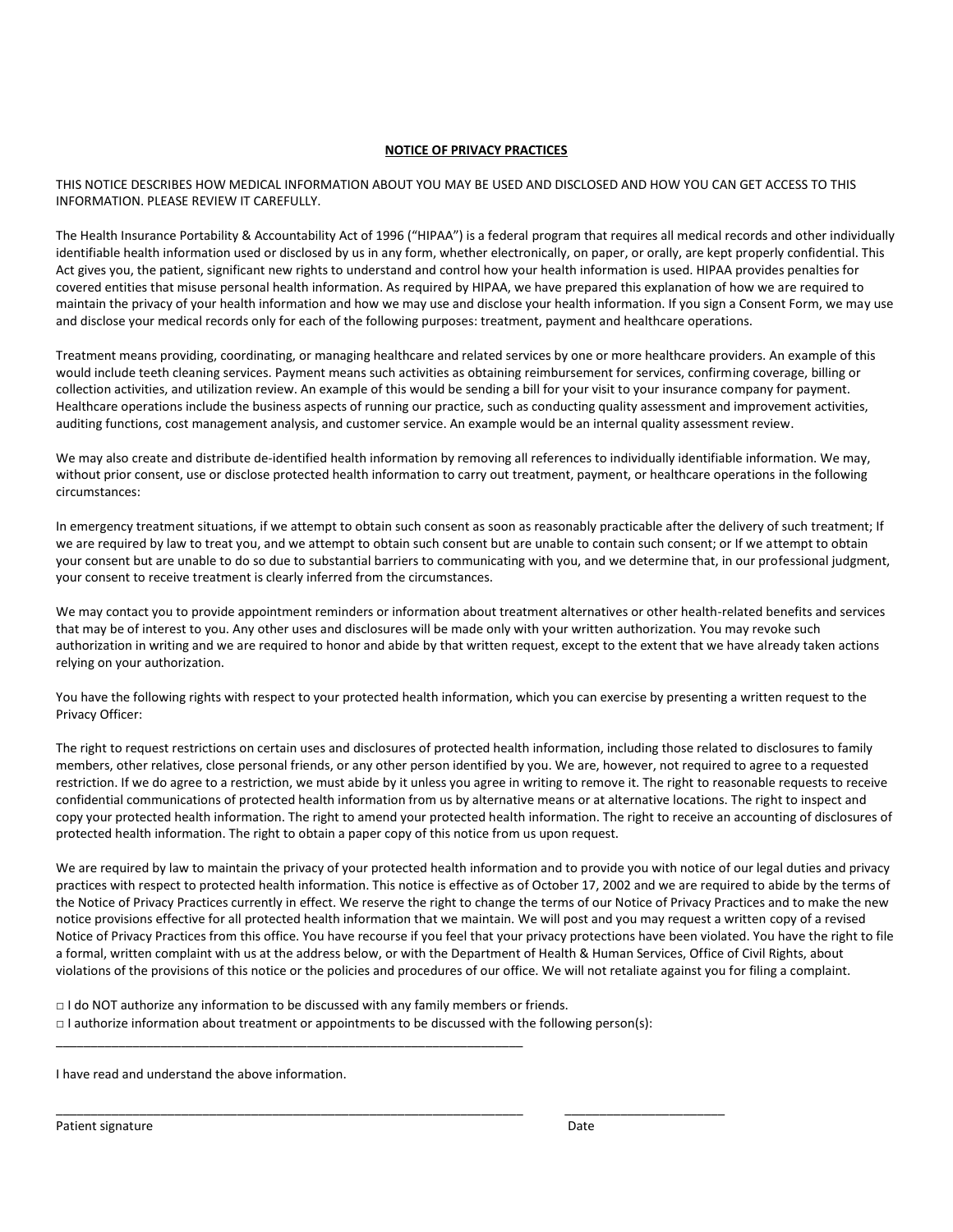### **Informed Consent for General Dental Procedures**

You, the patient, have the right to accept or reject dental treatment recommended by your dentist. Prior to consenting to treatment, you should carefully consider the anticipated benefits and commonly known risks of the recommended procedure, alternative treatments, or the option of no treatment.

Do not consent to treatment unless and until you discuss potential benefits, risks, and complications with your dentist and all of your questions are answered. By consenting to the treatment, you are acknowledging your willingness to accept known risks and complications, no matter how slight the probability of occurrence.

It is very important that you provide your dentist with accurate information before, during, and after treatment. It is equally important that you follow your dentist's advice and recommendations regarding medication, pre and post treatment instructions, referrals to other dentists or specialists, and return for scheduled appointments. If you fail to follow the advice of your dentist, you may increase the chances of a poor outcome.

Please read and initial the items below and sign at the bottom of the form.

## **1. Treatment to be Provided**

I understand that during my course of treatment that the following care may be provided:

- 
- $X$  Examinations  $X$  Preventive Services X Restorations
- X Crowns X Bridges X X Other
- Patient Initials **Lationary**
- **2. Drugs and Medications**

I understand that antibiotics, analgesics, and other medications can cause allergic reactions causing redness and swelling of tissues; pain, itching, vomiting, and/or anaphylactic shock (severe allergic reaction). Patient Initials

# **3. Changes in Treatment Plan**

I understand that during treatment it may be necessary to change or add procedures because of conditions found while working on the teeth that were not discovered during examination, the most common being root canal therapy following routine restorative procedures. I give my permission to the dentist to make any/all changes and additions as necessary.

Patient Initials**Number** 

# **4. Dental Insurance**

I give my permission to the dental office to bill my dental insurance provider for the treatment provided, if applicable.

\_\_\_\_\_\_\_\_\_\_\_\_\_\_\_\_\_\_\_\_\_\_\_\_\_\_\_\_\_\_\_\_\_\_\_\_\_\_\_\_\_\_\_\_ \_\_\_\_\_\_\_\_\_\_\_\_\_\_\_\_\_\_\_\_\_\_\_\_\_\_\_

Patient Initials**Quarter**